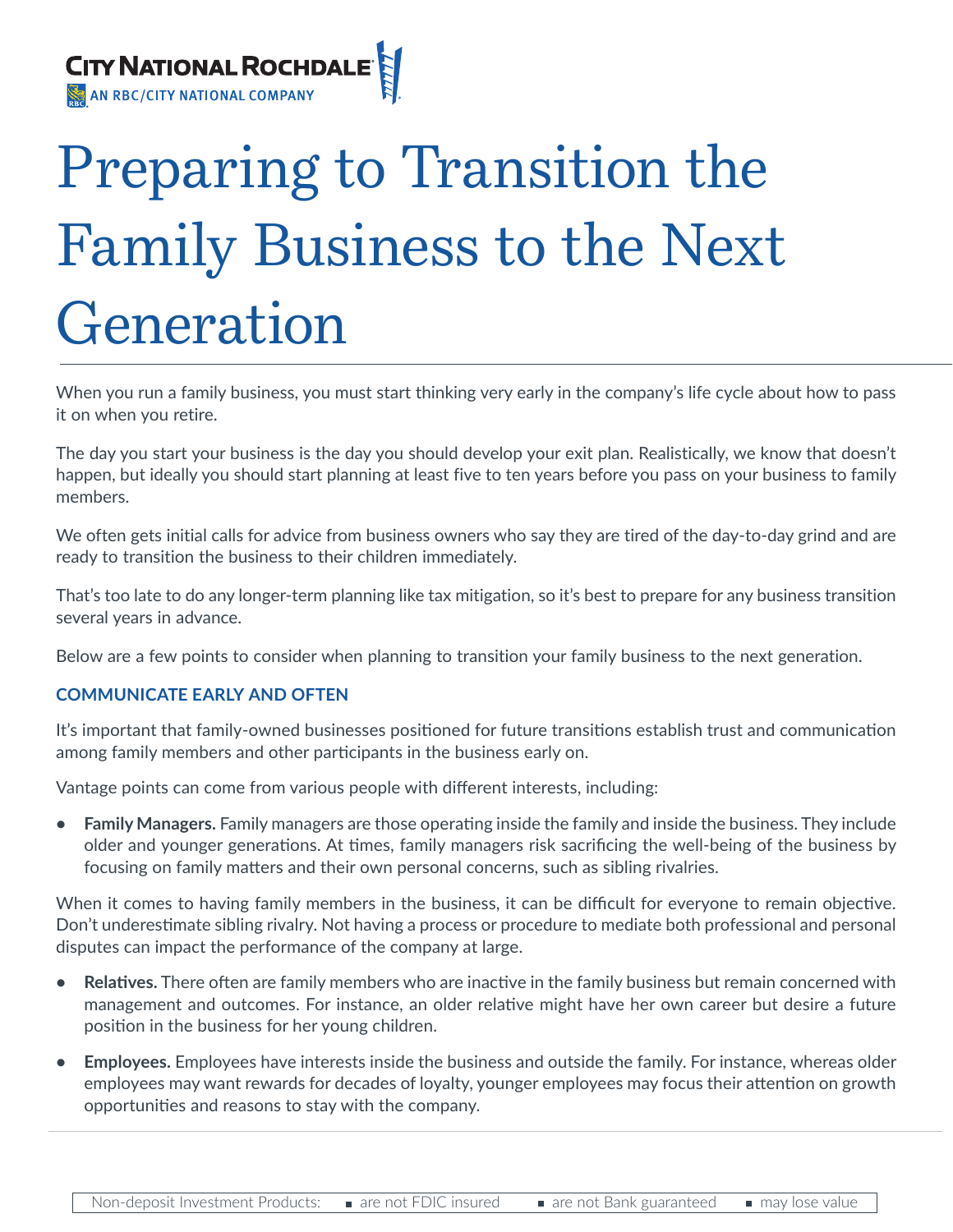**• Family Outsiders.** This group operates outside of both family and the corporate family as competitors, customers, government regulators and consultants. They impact the family business, but their interests are likely independent of those of the business.

Though situated outside of the business, outsiders should be considered. If the value of the business and footprint in the industry is sufficiently large, outside interests, such as private equity investors, may become involved and affect the owner's decision whether to pass the business to the next generation or seek to sell.

Whether a family business owner should transition the business to the next generation - or sell the business to a competitor or private equity investor in order to cash in on all of the time and money invested into the business - is not an easy question to answer.

It really depends on the specific family involved. It is important that any decision made by the business owner is made after doing a complete due diligence review of the business. There are a few factors to consider, including the readiness of the next generation to take over and drive the business engine to new levels of success, whether essential non-family key employees would react positively or negatively to working for the next generation and the true value of the business if the founders are no longer involved.

### **TAKE A TEAM APPROACH TO TRANSITION PLANNING**

A third party can facilitate discussions to reduce potential family tension.

One of the main reasons family businesses fail is because the owners are not developing a process early enough for management and ownership transitions. One role of a wealth advisor is to talk about these processes and to bring in additional advisors such as attorneys, tax experts and estate planners if they're missing.

It's important to have both the family's estate plan and business plans in alignment.

You don't want to have a succession plan in place that contradicts your estate plan, such as a will that states your business goes to your kids when you pass away and a business operating agreement with buy-sell documents in the bylaws to nonfamily members.

For example, your business operating agreement could give the right of first refusal on your business to a partner, yet your will could provide the same business as an inheritance to your kids.

You may need to explore options for segregating parts of your business so you can sell some parts, and structure a buyout or purchase life insurance to compensate offspring who aren't part of the business and won't get proceeds of a sale, he said.

Often these plans require legal assistance. A lot of people avoid calling an attorney even if they have one because of the expense. We work with families to streamline the questions they need to discuss with an attorney.

### **OBTAIN THIRD-PARTY BUSINESS VALUATIONS**

A business valuation is an essential part of transition planning regardless of the actual plan.

If you plan to gift the business to your family, you need to know the value and to include the value in your estate planning and tax planning. In a way it's no different than if you were to sell the entire business or even just parts of it, you need a baseline understanding of the value.

Because the value will likely become part of relatives' inheritances, valuations are particularly important for families in which some members of the second or third generation are not involved in the business.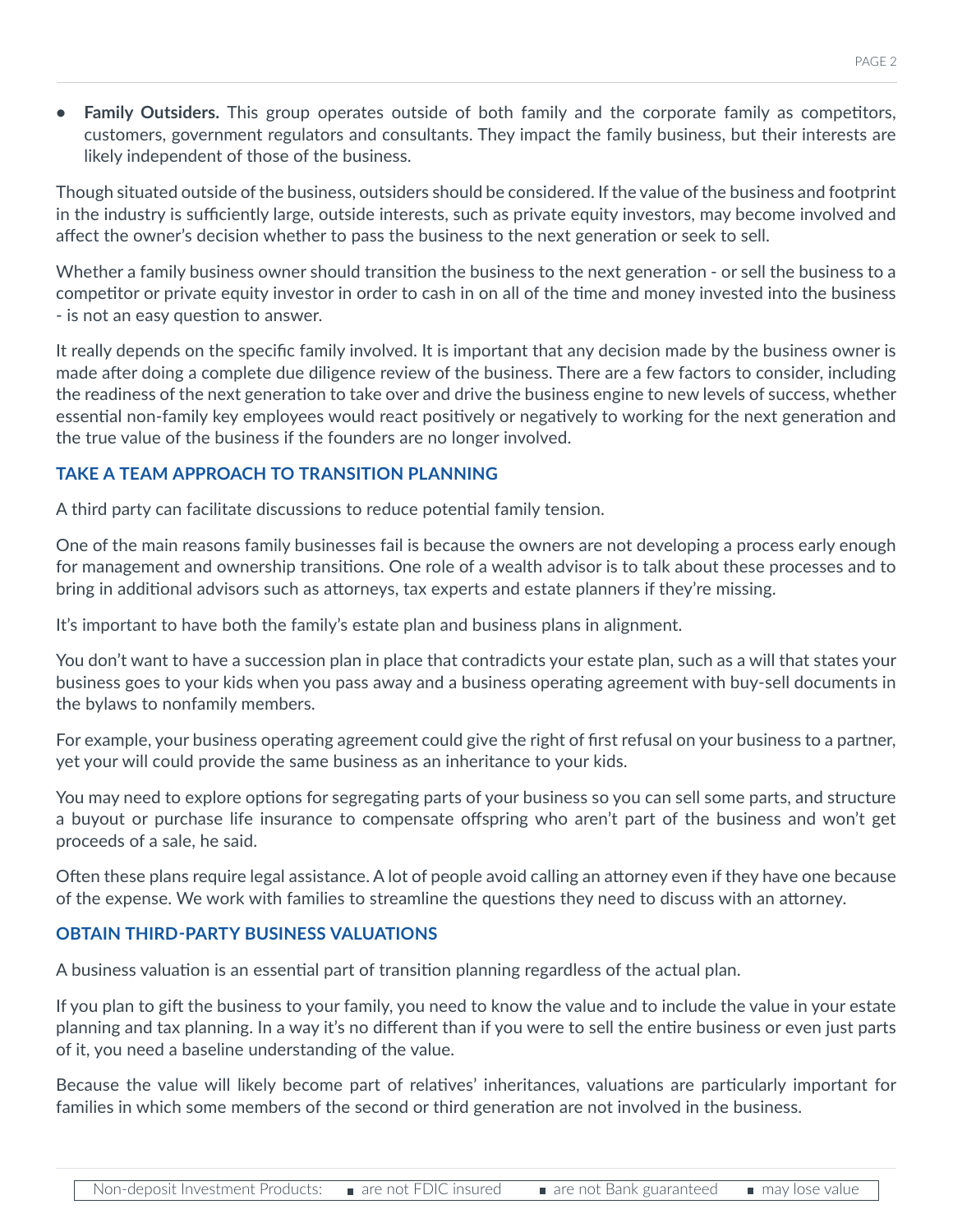For example, a financial valuation encompasses not only the main business's current financial state but also any extra ventures that family members have chosen to pursue.

Knowing the current value of the business and having an understanding of what may affect its value is imperative to proper planning. For example, knowing the value helps the owner see the transfer tax consequences of transferring the business to the next generation, or the projected impact upon the owner's personal wealth from a sale.

A financial valuation is what helps the owner define his or her goals and the consequences of such actions.

The experiential valuation has a different purpose than the financial valuation. Conducted by a third party, an experiential valuation is unbiased and takes a look at a company's people. The valuation determines who is fundamental to the company's future and success and who requires training.

It is important to understand the importance people play in the company and thus develop a strategy to continue to motivate and keep them.

An outside consultant can analyze the work being accomplished by employees and family members in the business and make recommendations for restructuring and possibly additional education to maximize each person's potential.

Determining the owner's goals in advance helps the owner see particular strategies that may enhance the ultimate success of the owner in achieving his or her goals. Still, it would be up to the company leaders to decide whether to implement those recommendations.

# **PREPARE THE NEXT GENERATION FOR LEADERSHIP**

Because a succession plan is only as good as the people involved, an important step is to identify members of the next generation who want to run the business and determine how to prepare them for leadership roles.

Whenever preparing for a change in leadership, it's important to consider desire, education and demonstrated experience. Simply handing over the keys to someone who raised their hand is a recipe for disaster.

Work experience outside of the family business also can be beneficial.

This way, mentoring can work both ways. While the founder passes on wisdom earned from building the business, the younger members share generational insights, external experience and ideas.

## **ALIGN BUSINESS AND FAMILY VALUES**

A fundamental element of a successful multi-generational family business is aligning on the big picture, or finding a way to unite non-family members, family managers and family members outside of the business around a fundamental single purpose.

The first step is to understand the perspective of each of the involved family members. Then, you might look at how best to achieve each of their concerns without sacrificing the overall health of the business. You also might consider the limits by which the business can meet those concerns.

Over time, the business owner should work towards establishing an overall framework for the family to work within. From there, you work towards a plan that will satisfy as many of the concerns as possible.